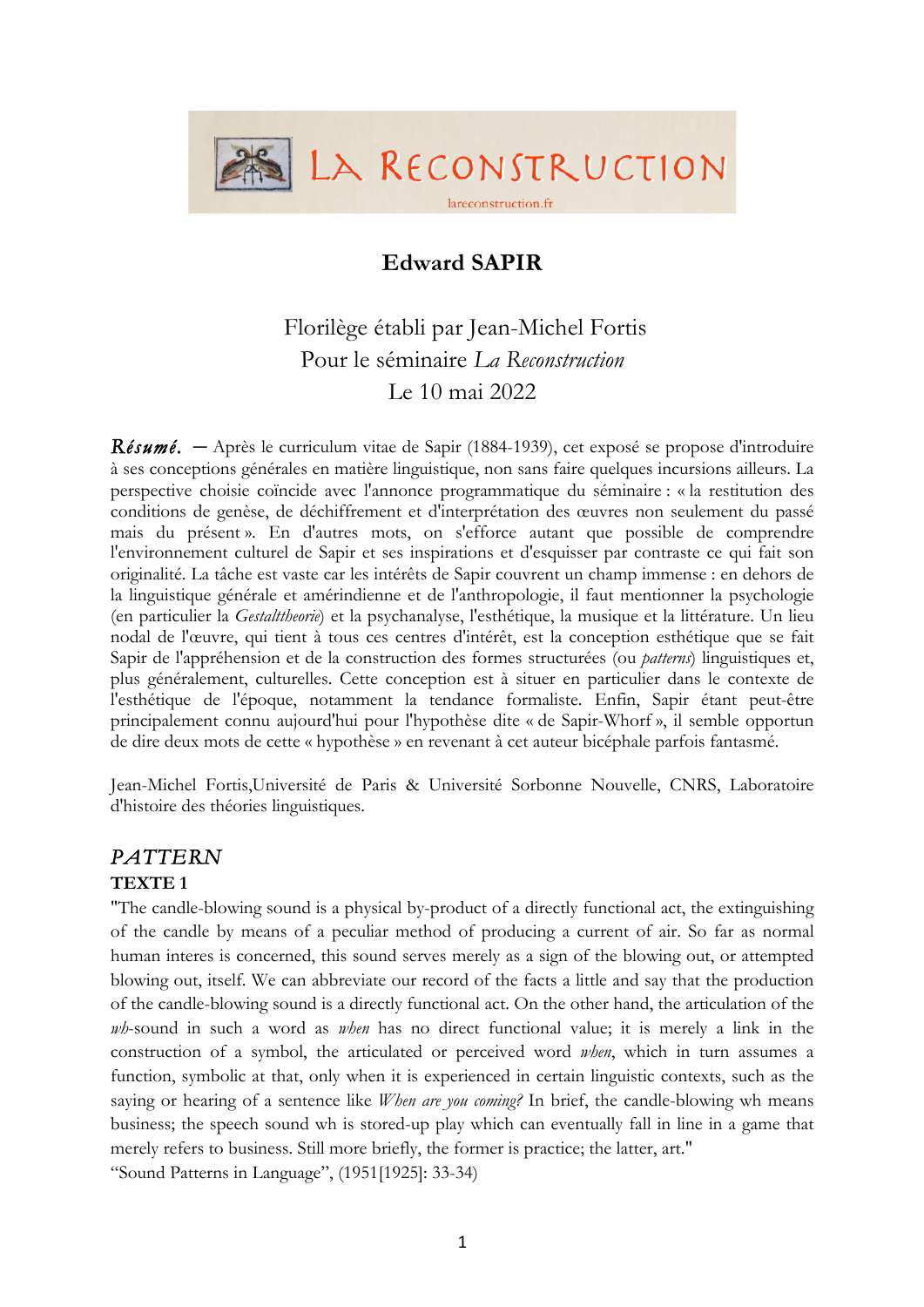# **TEXTE 2**

"Each member of this system [i.e. of speech sounds as "symbolically utilizable counters"] is not only characterized by a distinctive and slightly variable articulation and a corresponding acoustic image, but also — *and this is crucial* — by a psychological aloofness from all the other members of the system. (…) A sound that is not unconsciously felt as 'placed' with reference to other sounds is no more a true element of speech than a lifting of the foot is a dance step unless it can be "placed" with reference to other movements that help to define the dance" "Sound Patterns in Language", (1951 [1925]: 35).

### **TEXTE 3**

"To most of us who speak English the tangible expression of the plural idea in the noun seems to be a self-evident necessity. Careful observation of English usage, however, leads to the conviction that this self-evident necessity of expression is more of an illusion than a reality. If the plural were to be understood functionally alone, we should find it difficult to explain why we use plural forms with numerals and other words that in themselves imply plurality. 'Five man' or 'several house' would be just as adequate as 'five men' or 'several houses.' Clearly, what has happened is that English, like all of the other Indo-European languages, has developed a feeling for the classification of all expressions which have a nominal form into singulars and plurals. So much is this the case that in the early period of the history of our linguistic family even the adjective, which is nominal in form, is unusable except in conjunction with the category of number."

"The Unconscious Patterning of Behavior in Society", (1951 [1927]: 550)

# **TEXTE 4**

Le topati nootka comme pattern culturel:

[paraphrase de Sapir: le topati a les caractéristiques générales suivantes:

1/ the topati thing is public.

2/ exhibited with an expenditure of wealth, with having a feast.

3/ A topati is the right of a lineage, not of an individual, and derives from one's identification with a glorious ancestor. Under this privilege which are grouped the right to use certain names, songs, fishing and hunting rites, ceremonies etc.

4/ Every topati is associated with some place, with a legend referring to this association.

5/ To participate in the topati, you must have a clear title to it (descent or dowry or ceremonial gift, or by killing someone and taking one's topati, or taking one's territory, one's mask etc.).

"These samples [of Nootka life involving the *topati* system] suggest that [we should see] cultural pattern always as a configuration or aesthetic form rather than merely [as a set of] specific events. There is an analogy, therefore, between working out the grammar of a language and working out the pattern of the *topati*."

*Psychology of Culture* (2002 [1928-1937]: 118).

# **PERSPECTIVE ESTHETIQUE TEXTE 5**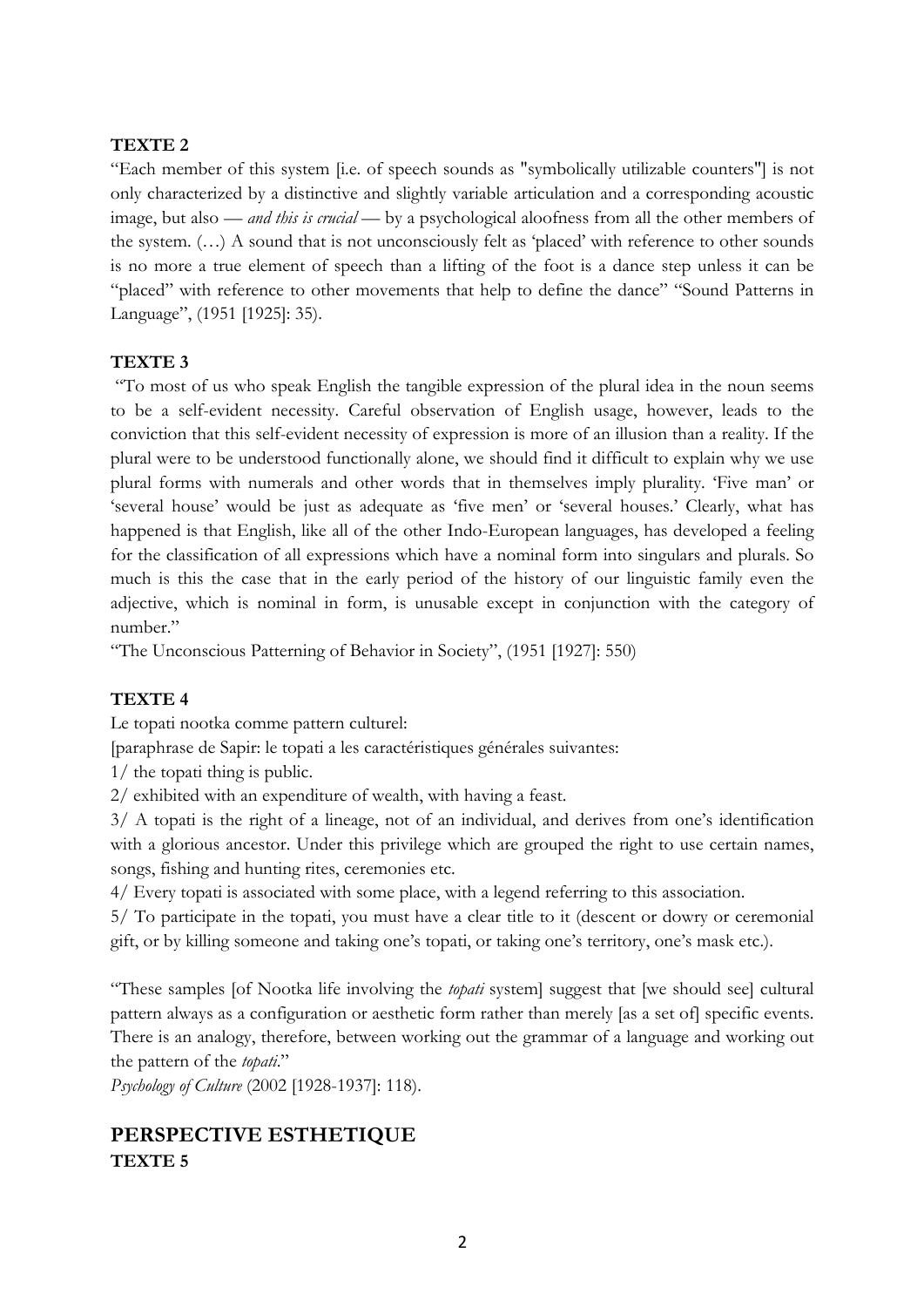"I find that what I most care for is beauty of form, whether in substance or, perhaps even more keenly, in spirit. A perfect style, a well-balanced system of philosophy, a perfect bit of music, the beauty of mathematical relations — these are some of the things that, in the sphere of the immaterial, have most deeply stirred me."

Sapir, lettre à Lowie, 29 septembre 1916 (cité par Silverstein 1986: 79)

## **TEXTE 6**

"Everything that we have so far seen to be true of language points to the fact that it is

the most significant and colossal work that the human spirit has evolved—nothing short of a finished form of expression for all communicable experience. This form may be endlessly varied by the individual without thereby losing its distinctive contours; and it is constantly

reshaping itself as is all art. Language is the most massive and inclusive art we know, a mountainous and anonymous work of unconscious generations."

*Language*, (1921: 234).

# *FORM-FEELING* **ET ESTHETIQUE**

### **TEXTE 7**

"Probably most linguists are convinced that the language-learning process, particularly the acquisition of a feeling for the formal set of the language, is very largely unconscious and involves mechanisms that are quite distinct in character from either sensation or reflection. There is doubtless something deeper about our feeling for form than even the majority of art theorists have divined, and it is not unreasonable to suppose that, as psychological analysis becomes more refined, one of the greatest values of linguistic study will be in the unexpected light it may throw on the psychology of intuition, this "intuition" being perhaps nothing more nor less than the "feeling" for relations."

"The Grammarian and his Language", (1951 [1924]: 156).

# **TEXTE 8**

"Linguistic features are necessarily less capable of rising into consciousness of speakers than traits of culture."

"Language and Enivronment", (1951 [1912]: 100).

#### **TEXTE 9**

Language "forms a far more compact and inherently unified conceptual and formal complex than the totality of culture. This is due primarily to the fact that its function is far more limited in nature, to some extent also to the fact that the disturbing force of rationalization that constantly shapes and distorts culture anew is largely absent in language."

(Sapir 1951 [1916] : 432-3).

"Time Perspective in Aboriginal American Culture: A study in method", (1951 [1916]: 432-3).

#### A comparer avec Boas:

#### **TEXTE 10**

"It has been mentioned before that in all languages certain classifications of concepts occur. To mention only a few: we find objects classified according to sex, or as animate and inanimate, or according to form. We find actions determined according to time and place, etc. The behavior of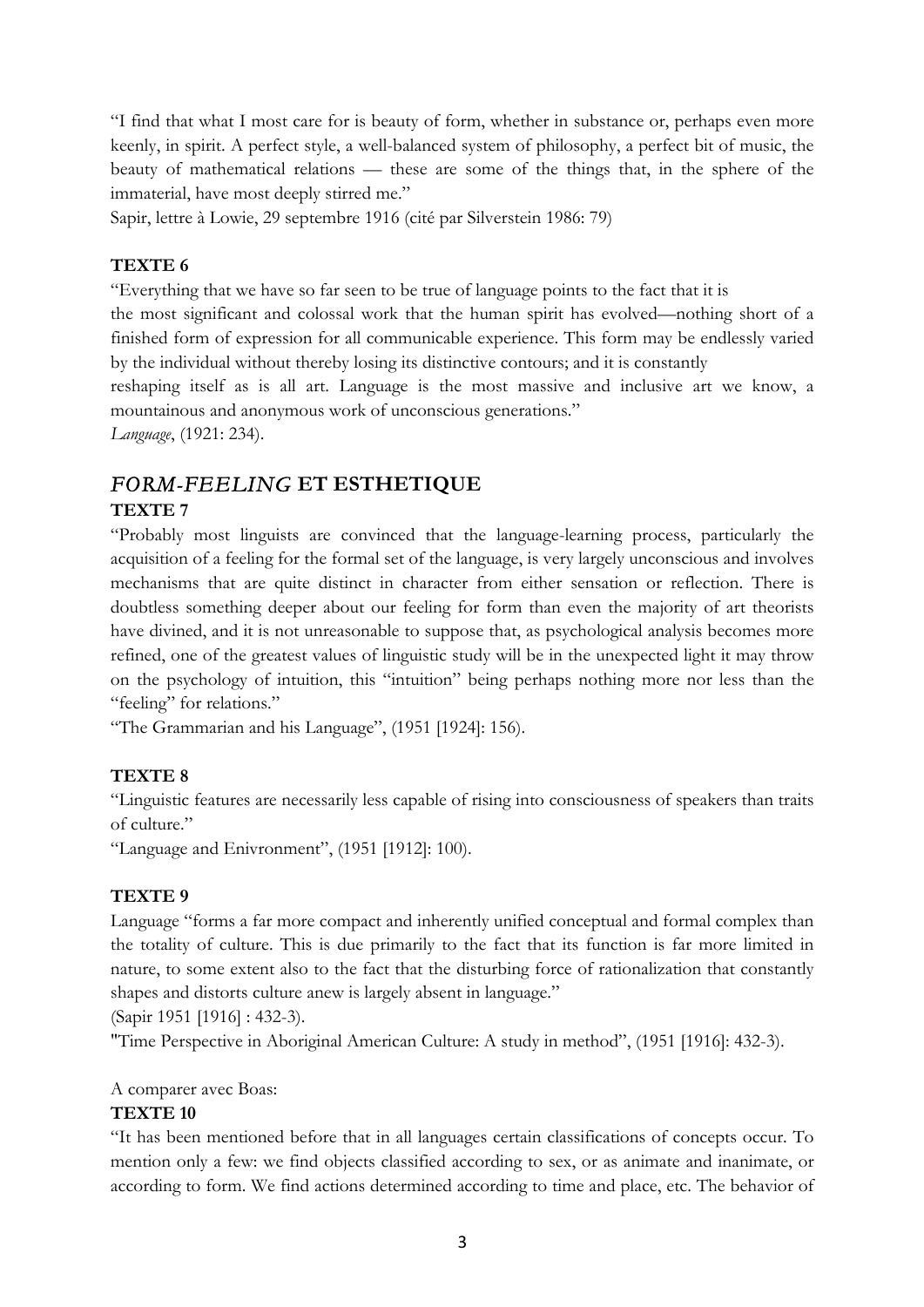primitive man makes it perfectly clear that all these concepts, although they are in constant use, have never risen into consciousness, and that consequently their origin must be sought, not in rational, but in entirely unconscious, we may perhaps say instinctive, processes of the mind. (…) It would seem that the essential difference between linguistic phenomena and other ethnological phenomena is, that the linguistic classifications never rise into consciousness, while in other ethnological phenomena, although the same unconscious origin prevails, these often rise into consciousness, and thus give rise to secondary reasoning and to re-interpretation."

Boas, "Introduction", *Handbook of American Indian Languages*, 1911:67.

### **TEXTE 11**

"It is a matter of common experience that it is relatively easy to fix the attention on some arbitrarily selected element of experience, such as a sensation or an emotion, but that it is far from easy to become conscious of the exact place which such an element holds in the total constellation of behavior. (…) this knowledge is not capable of conscious manipulation in terms of word symbols. It is rather a very delicately nuanced feeling of subtle relations, both experienced and possible. To this kind of knowledge may be applied the term "intuition,", which, when so defined, need have no mystic connotations [P.549] whatever."

"The Unconscious Patterning of Behavior in Society ", (1951 [1927]: 548-9).

# **FORME ET FUNCTION: AUTONOMISATION DE LA FORME TEXTE 12**

"Consider, for example, verbs that are not entirely active [in their meaning but are treated as active in the linguistic structure:] in English the subject "I" is logically implied to be the active will in "I sleep" as well as "I run". [A sentence like] "I am hungry" might, [in terms of its content, be logically] better expressed with "hunger" as the active doer, as in [the German] *mich hungert* [or even the French] *j'ai faim*. In some languages, however, such as Sioux, a rigid distinction is made between truly active and static verbs. (…) [It seems, then, that] when we get a pattern of behavior, we follow that [pattern] in spite of [being led, sometimes, into] illogical ideas or a feeling of inadequacy. We become used to it. We are comfortable in a groove of behavior. [Indeed], it seems that no matter what [the] psychological origin may be, or complex of psychological origins, or a particular type of patterned conduct, the pattern itself will linger on by sheer inertia. (…) Patterns of activity are continually getting away from their original psychological incitation."

*Psychology of Culture* (2002 [1928-1937]: 109-110).

#### **TEXTE 13**

"Purely functional explanations of language, if valid, would lead us to expect either a far greater uniformity in linguistic expression than we actually find, or should lead us to discover strict relations of a functional nature between a particular form of language and the culture of the people using it. Neither of these expectations if fulfilled by the facts. (…) the forms of speech developed in the different parts of the world are at once free and necessary, in the sense in which all artistic productions are free and necessary. Linguistic forms as we find them bear only the loosest relation to the cultural needs of a given society, but they have the very tightest consistency as aesthetic products."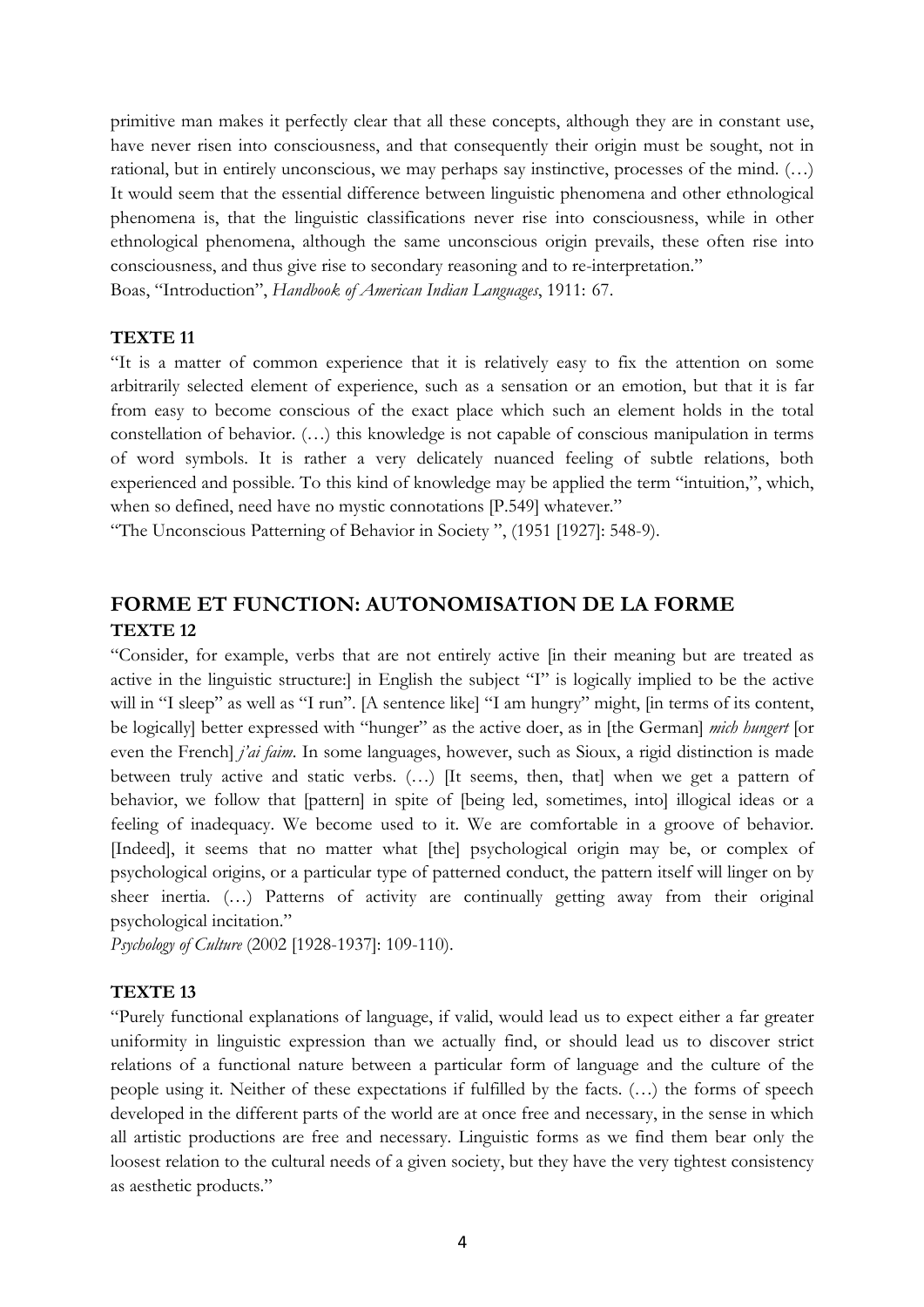"The Unconscious Patterning of Behavior in Society ", (1951 [1927]: 550).

#### **TEXTE 14**

"It is usual to say that isolated linguistic responses are learned early in life and that, as these harden into fixed habits, formally analogous responses are made, when the need arises, in a purely mechanical manner, specific precedents pointing the way to new responses. We are sometimes told that these analogous responses are largely the result of reflection on the utility of the earlier ones, directly learned from the social environment. Such methods of approach see nothing in the problem of linguistic form beyond what is involved in the more and more accurate control of a certain set of muscles towards a desired end, say the hammering of a nail. I can only believe that explanations of this type are seriously incomplete and that they fail to do justice to a certain innate striving for formal elaboration and expression and to an unconscious patterning of sets of related elements of experience."

"The Grammarian and his Language", (1951 [1924]: 156).

#### **TEXTE 15**

Indépendance de la cutlure à l'égard des déterminants géographiques et des besoins

"The argument of environmental [determin]ists, like the cultural geographer Huntington, is one huge fallacy. Though it is a culture on which [environmental] influences impinge, they forget this, [declaring instead that] "America [was] destined to be agricultural" [because of its] alluvial plains. But [what about] the Amerindians, [who occupied this continent for millennia without farming those selfsame plains, even after agriculture was known to them? This interpretation of history as [environmental destiny] is naïve (...) [The reason this argument is naïve is that] the mere presence of an economic stock-in-trade, [such as alluvial plains suitable for growing wheat], is not enough: you must have [the appropriate cultural] patterns."

*Psychology of Culture* (2002 [1928-1937]:

#### **TEXTE 16**

Convention culturelle prenant le pas sur l'efficacité de l'adaptation de l'individu à la fonction:

"When we compare primitive society with our own, we are at once impressed by the lesser importance of function as a determinant of organization. Functional groupings there are, of course, but they are subsidiary, as a rule, to kinship, territorial, and status groups. There is a

very definite tendency for communal activities of all sorts to socialize on the lines suggested by these groups. Thus, among the West Coast Indians, membership in the ceremonial or secret societies, while theoretically dependent upon the acquirement of power from the initiating guardian spirits, is in reality largely a matter of privilege inhering in certain lines of descent. The Kwakiutl Cannibal Society, for instance, is not a spontaneous association of such men and women as possess unusual psychic suggestibility, but is composed of individuals who have family traditions entitling them to dance the Cannibal dance and to perform the rituals of the Society. Among the Pueblo Indians there is a marked tendency for the priesthood of important rehgious fraternities to be recruited from particular clans. Among the Plains tribes the policing of the camp during the annual buffalo hunt was entrusted not to a group expressly constituted for the purpose but to a series of graded age societies, each serving in turn, as among the Arapaho, to the sibs, as among the Omaha, or to some other set of social units that had other grounds for existence. We must be careful not to exaggerate the importance of facts such as these, for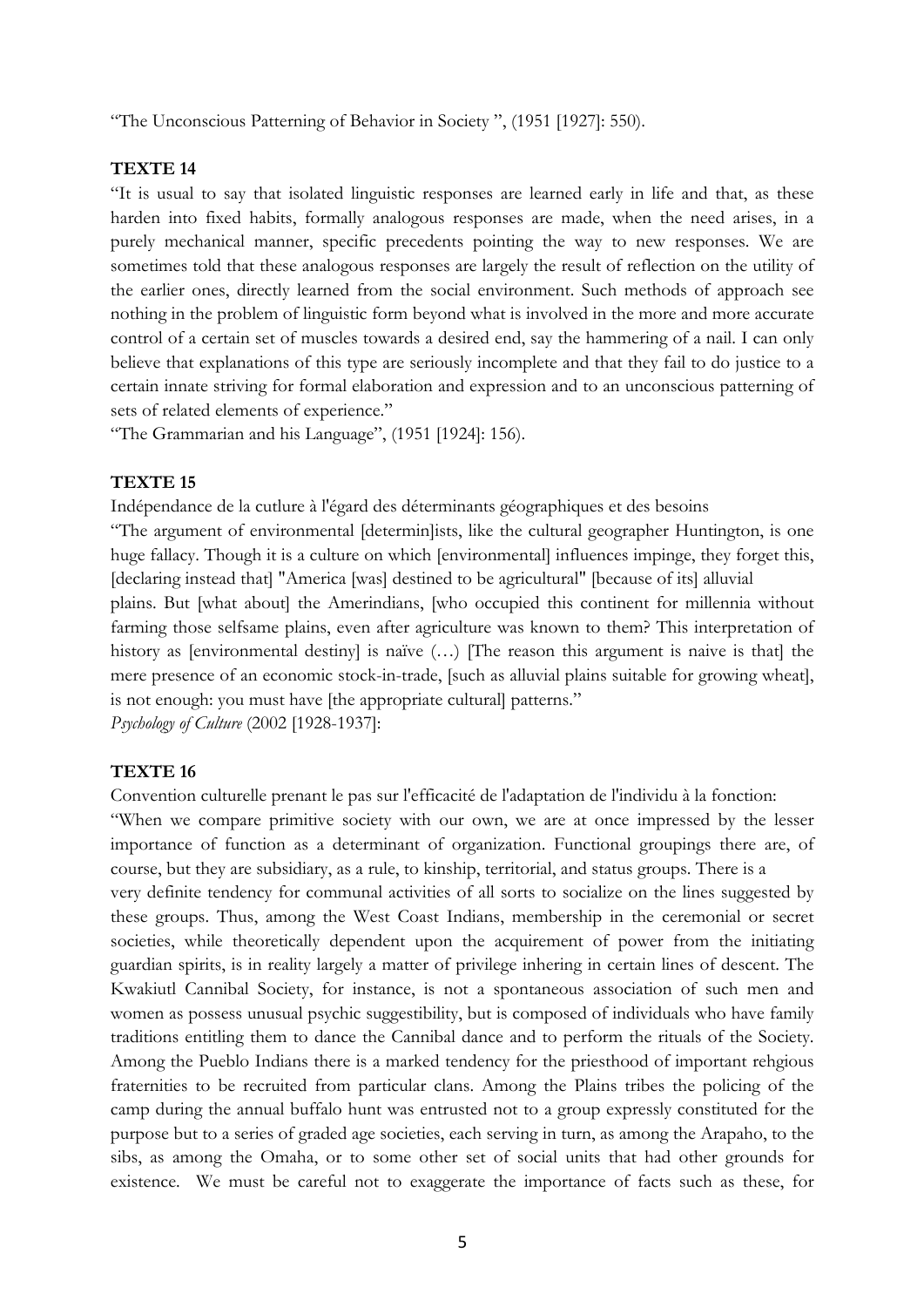undoubtedly there is much intercrossing in primitive society of the various types of social organization; yet it remains true that, by and large, function tends to wait on alien principles, particularly kinship. (…) Yet it is more than doubtful if the gradual unfolding of social patterning tends indefinitely to be controlled by function. (…) Both anthropology and history seem to show (…) that any kind of social grouping, once established, tends to persist, and that it has a life only partly conditioned by its function, which may be changed from age to age and from place to place."

"Anthropology and Sociology",  $(1951 \mid 1927] : 341$ ).

# **"HYPOTHESE DE SAPIR-WHORF"**

### **SAPIR**

#### **TEXTE 17**

"The instrument makes possible the product, the product refines the instrument. The birth of a new concept is invariably foreshadowed by a more or less strained or extended use of old linguistic material; the concept does not attain to individual and independent life until it has found a distinctive linguistic embodiment. In most cases the new symbol is but a thing wrought from linguistic material already in existence in ways mapped out by crushingly despotic precedents. As soon as the word is at hand, we instinctively feel, with something of a sigh of relief, that the concept is ours for the handling. Not until we own the symbol do we feel that we hold a key to the immediate knowledge or understanding of the concept. Would we be so ready to die for '"liberty" to struggle for "ideals," if the words themselves were not ringing within us? And the word, as we know, is not only a key ; it may also be a fetter." *Language*, 1921: 16-17.

#### **TEXTE 18**

"…it is not absurd to say that both Hottentot and Eskimo possess all the formal apparatus that is required to serve as matrix for the expression of Kant's thought. If these languages have not the requisite Kantian vocabulary, it is not the languages that are to be blamed but the Eskimo and the Hottentots themselves."

"The Grammarian and his Language", (1951 [1924] : 154).

#### **TEXTE 19**

"…the forms of speech developed in the different parts of the world are at once free and necessary, in the sense in which all artistic productions are free and necessary. Linguistic forms as we find them bear only the loosest relation to the cultural needs of a given society, but they have the very tightest consistency as aesthetic products."

"The Grammarian and his Language", (1951 [1927]: 550).

#### **TEXTE 20**

"Just as soon as an external and purely formal aesthetic device ceases to be felt as inherently essential to sincerity of expression, it ceases to remain merely a condition of the battling for selfexpression and becomes a tyrannous burden, a perfectly useless fetter."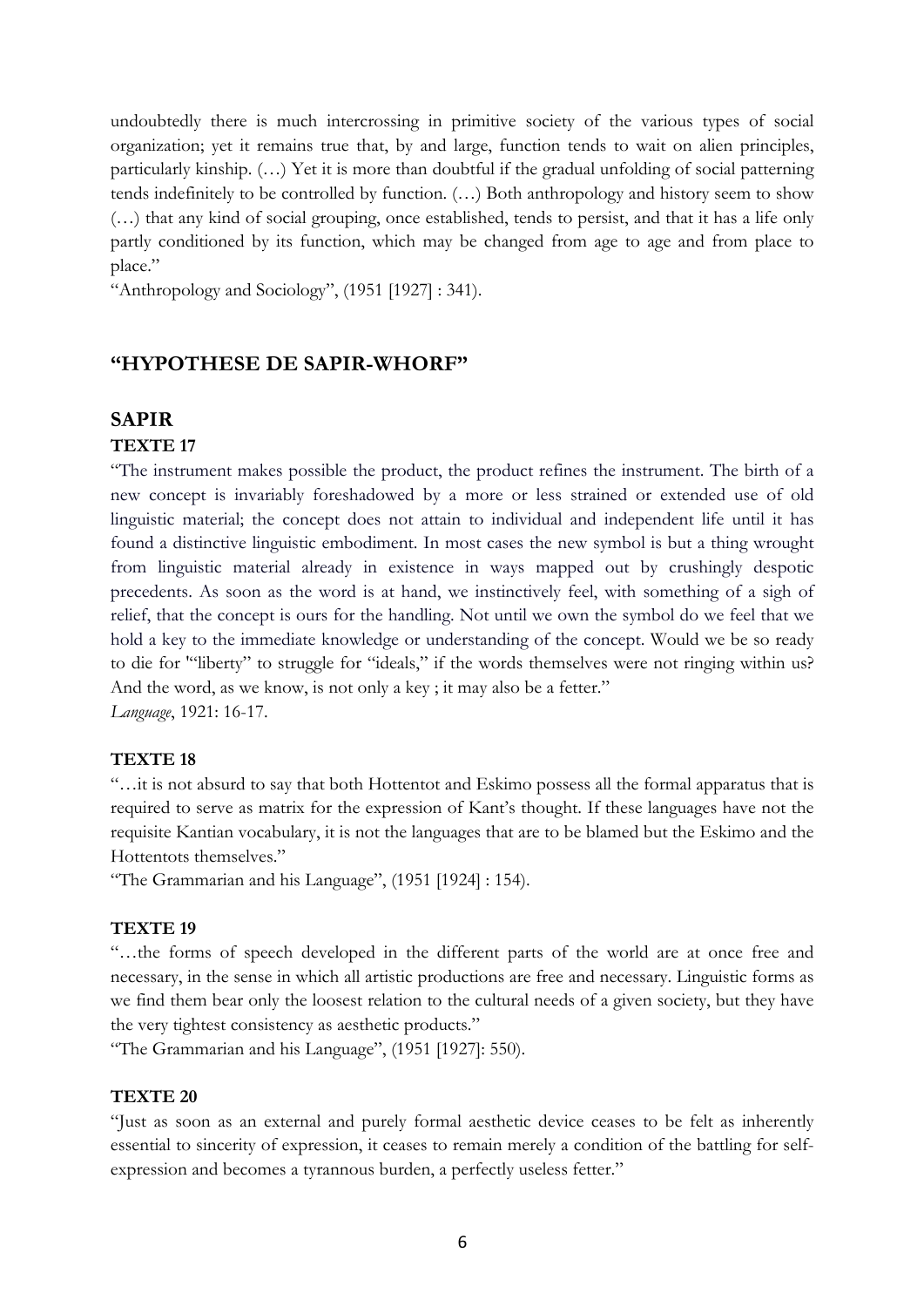Sapir, "The Twilight of Rhyme", 1999 [1917]: 888.

# **WHORF**

#### **TEXTE 21**

"…no individual is free to describe nature with absolute impartiality but is constrained to certain modes of interpretation even while he thinks himself most free. The person most nearly free in such respects would be a linguist familiar with very many widely different linguistic systems. We are thus introduced to a new principle of relativity, which holds that all observers are not led by the same physical evidence to the same picture of the universe, unless their linguistic backgrounds are similar, or can in some way be calibrated."

*Language, Thought and Reality*, (1956 : 213-4)

#### **TEXTE 22**

"Whether such a civilization as ours would be possible with widely different linguistic handling of time is a large question". Whorf dit seulement que le système de mesure du temps (et des activités) est "in consonance with the patterns of the SAE languages". *Language, Thought and Reality*, (1956 : 154)

#### **TEXTE 23**

"What we call "scientific thought" is a specialization of the western Indo-European type of language, which has developed not only a set of different dialectics, but actually a set of different dialects. THESE DIALECTS ARE NOW BECOMING MUTUALLY UNINTELLIGIBLE. The term 'space', for instance, does not and CANNOT mean the same thing to a psychologist as to a physicist."

*Language, Thought and Reality*, (1956 : 246)

#### **TEXTE 24**

"a noumenal world [< Ouspensky] — a world of hyperspace [< Ouspensky & Bragdon], of higher dimensions — awaits discovery by all the sciences, which it will unite and unify, awaits discovery under its first aspect of PATTERNED RELATIONS, inconceivably manifold and yet bearing a recognizable affinity to the rich and systematic organization of LANGUAGE, including *au fond* mathematics and music, which are ultimately of the same kindred as language." *Language, Thought and Reality*, (1956 : 247-8).

#### **REFERENCES**

- Sapir, Edward. (1951) [1912]. "Language and Environment", *American Anthropologist* 14 : 226-242. [rep. in Mandelbaum, David G. (ed.), 1951, *Selected writings of Edward Sapir in language, culture and personality*. Berkeley & Los Angeles, University of California Press, 89-103].
- Sapir, Edward. 1951 [1916]. "Time Perspective in Aboriginal American Culture: A study in method", Canada, Dpt of Mines, Geological Survey, Memoir 90 (Anthropological Series n°13. Ottawa, Government Printing Bureau. [rep. in Mandelbaum, David G. (ed.), 1951, *Selected*